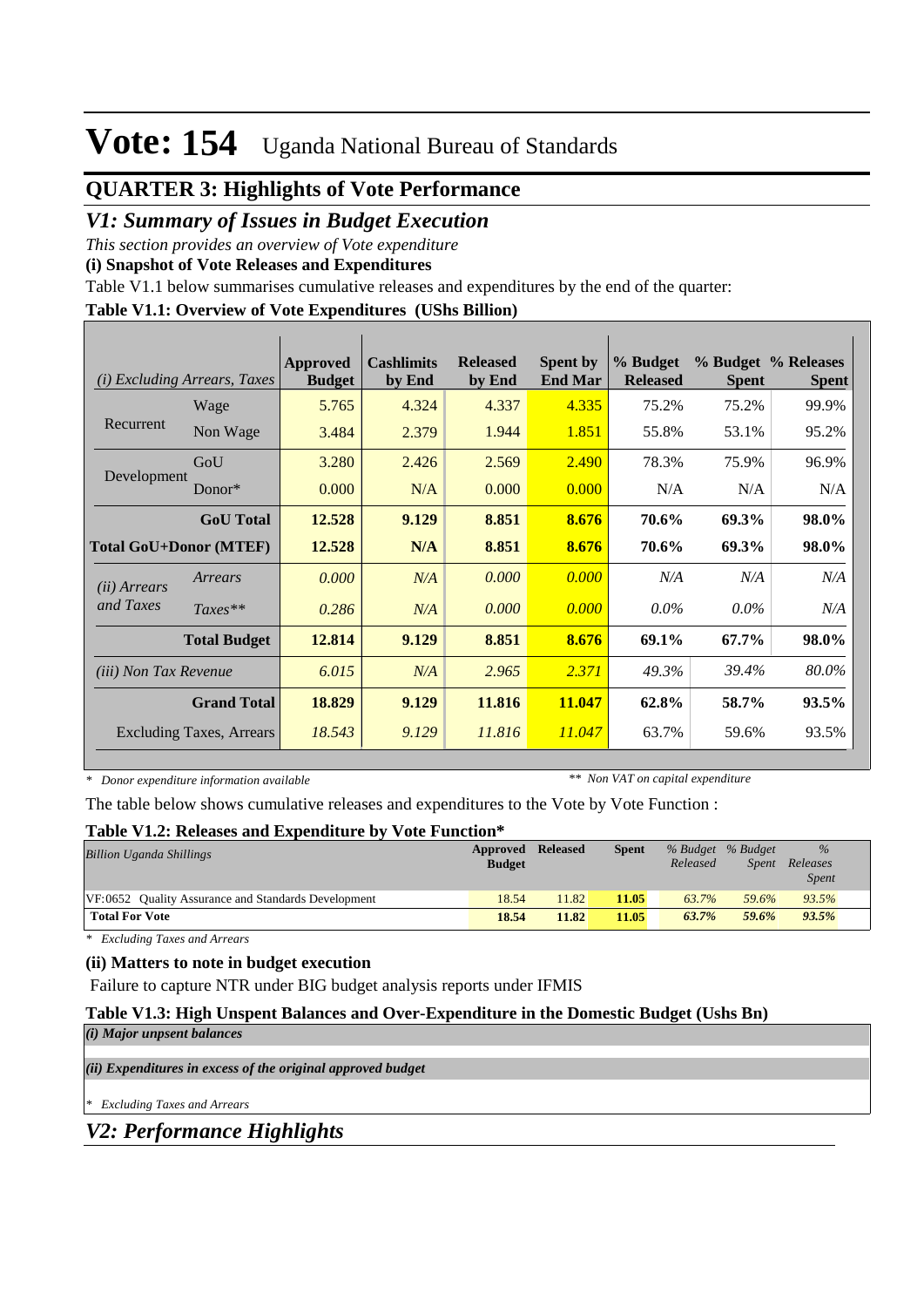## **QUARTER 3: Highlights of Vote Performance**

*This section provides highlights of output performance, focusing on key outputs and actions impelemented to improve section performance.*

## **Table V2.1: Key Vote Output Indicators and Expenditures\***

| Vote, Vote Function<br><b>Key Output</b>             | <b>Approved Budget and</b><br><b>Cumulative Expenditure</b><br><b>Planned outputs</b><br>and Performance |                                                                            |                                                                                   |  |  |  |
|------------------------------------------------------|----------------------------------------------------------------------------------------------------------|----------------------------------------------------------------------------|-----------------------------------------------------------------------------------|--|--|--|
|                                                      | Vote Function: 0652 Quality Assurance and Standards Development                                          |                                                                            |                                                                                   |  |  |  |
| <b>Output: 065202</b>                                | <b>Development of Standards</b>                                                                          |                                                                            |                                                                                   |  |  |  |
| Description of Performance: 120 standards developed, | harmonized and adopted.                                                                                  | 153 Standards were<br>developed.153 Standards were<br>developed.           | Funding from other partners                                                       |  |  |  |
| Performance Indicators:                              |                                                                                                          |                                                                            |                                                                                   |  |  |  |
| No. of standards harmonized                          | 120                                                                                                      | 153                                                                        |                                                                                   |  |  |  |
| No. of standards developed                           | 120                                                                                                      | 153                                                                        |                                                                                   |  |  |  |
| <b>Output Cost:</b>                                  | UShs Bn:<br>0.254                                                                                        | <b>UShs Bn:</b><br>0.039                                                   | % Budget Spent:<br>15.5%                                                          |  |  |  |
| Output: 065203                                       | <b>Quality Assurance of goods &amp; Lab Testing</b>                                                      |                                                                            |                                                                                   |  |  |  |
| Description of Performance: Under Quality Assurance  | department key outputs are as<br>below                                                                   | <b>Under Quality Assurance</b><br>department key outputs are as<br>below   | Over performance was due to<br>cooperation with URA in<br>implementation of PVOC. |  |  |  |
|                                                      | 500 Product certification<br>Permits issued                                                              | 376 Product certification<br>Permits issued                                |                                                                                   |  |  |  |
|                                                      | 20 Systems permits issued                                                                                | 15 Systems permits issued                                                  |                                                                                   |  |  |  |
|                                                      | 1,000 market inspections<br>conducted                                                                    | 762 market inspections<br>conducted<br><b>Under Quality Import</b>         |                                                                                   |  |  |  |
|                                                      | <b>Under Quality Import</b><br>Inspections department key<br>outputs are as below                        | Inspections department key<br>outputs are as below                         |                                                                                   |  |  |  |
|                                                      | 50,000 import consignments<br>inspected.                                                                 | 55999 import consignments<br>inspected.                                    |                                                                                   |  |  |  |
|                                                      | Under Testing department key<br>outputs are as below                                                     | Under Testing department key<br>outputs are as below                       |                                                                                   |  |  |  |
|                                                      | 7,200 samples tested by UNBS<br>Testing department in nakawa<br>head office                              | 6547 samples tested by UNBS<br>Testing department in nakawa<br>head office |                                                                                   |  |  |  |
|                                                      | Maintain accreditation of 2<br>laboratories                                                              | Maintained accreditation of 2<br>laboratories                              |                                                                                   |  |  |  |
| Performance Indicators:                              |                                                                                                          |                                                                            |                                                                                   |  |  |  |
| No. of samples tested                                | 7,200                                                                                                    | 6547                                                                       |                                                                                   |  |  |  |
| No. of Products certified                            | 500                                                                                                      | 376                                                                        |                                                                                   |  |  |  |
| No. of imported goods<br>consignments inspected      | 50,000                                                                                                   | 55999                                                                      |                                                                                   |  |  |  |
| <b>Output Cost:</b>                                  | UShs Bn:<br>1.159                                                                                        | UShs Bn:<br>0.524                                                          | 45.2%<br>% Budget Spent:                                                          |  |  |  |
| <b>Output: 065204</b>                                | <b>Calibration and verification of equipment</b>                                                         |                                                                            |                                                                                   |  |  |  |
| Description of Performance: Under Legal Metrology:   |                                                                                                          | Under Legal Metrology:                                                     | Over performance under legal<br>metrology was due to increased                    |  |  |  |
|                                                      | 540,000 instruments of weights<br>and measures verified                                                  | 547642 instruments of weights<br>and measures verified                     | monitoring activities.<br>Under performance for NML                               |  |  |  |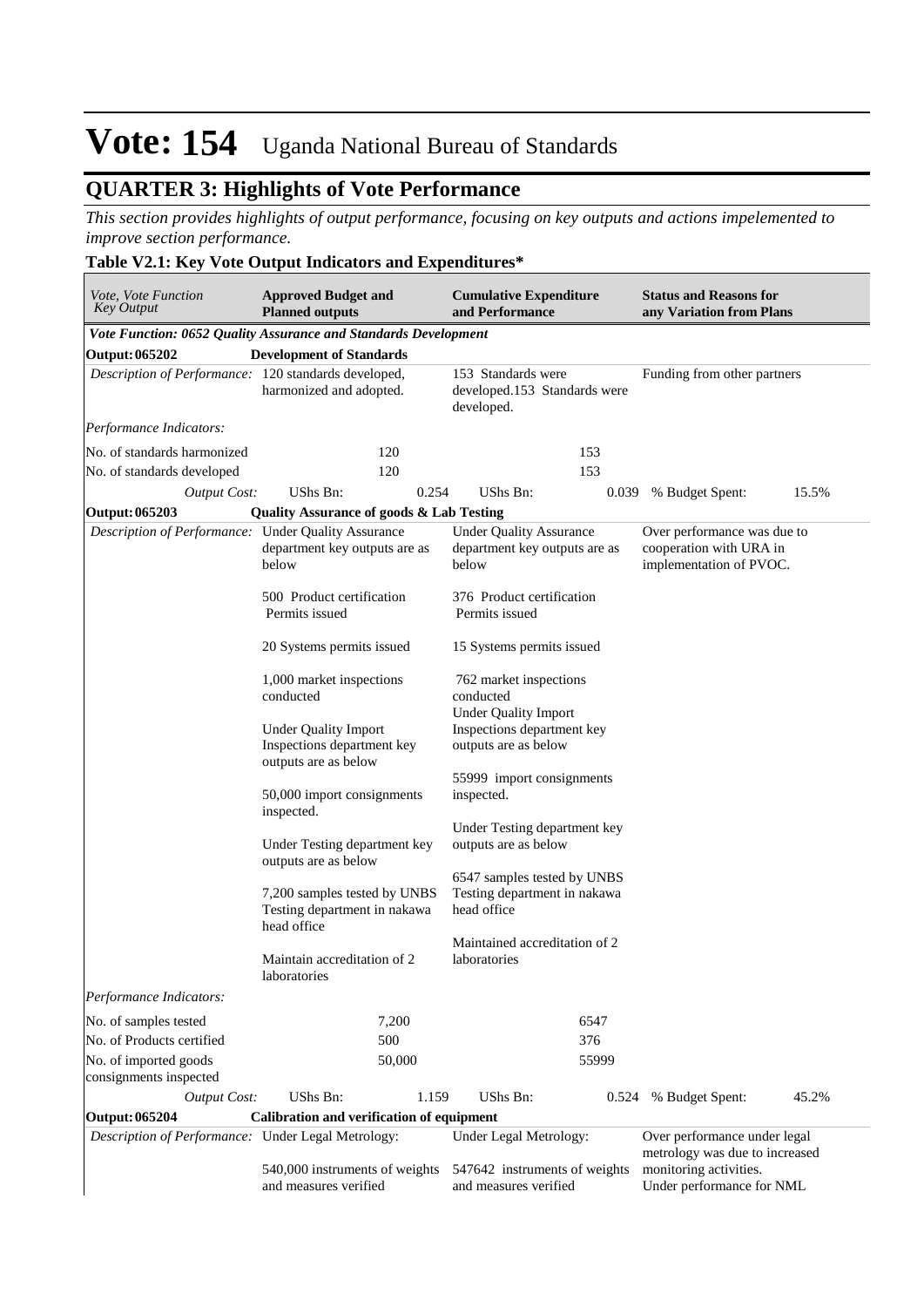## **QUARTER 3: Highlights of Vote Performance**

| <i>Vote. Vote Function</i><br>Key Output                   | <b>Approved Budget and</b><br><b>Planned outputs</b> | <b>Cumulative Expenditure</b><br>and Performance            | <b>Status and Reasons for</b><br>any Variation from Plans |
|------------------------------------------------------------|------------------------------------------------------|-------------------------------------------------------------|-----------------------------------------------------------|
|                                                            | <b>Under National Metrology:</b>                     | <b>Under National Metrology:</b>                            | was due to breakdown of the<br>chiller                    |
|                                                            |                                                      | Calibration of 1,800 equipment Calibration of 492 equipment |                                                           |
| Performance Indicators:                                    |                                                      |                                                             |                                                           |
| No. of NML laboratories to<br>be accredited                | $\theta$                                             | $\Omega$                                                    |                                                           |
| No. of instruments for<br>weights and measures<br>verified | 540,000                                              | 547642                                                      |                                                           |
| No. of equipment calibrated                                | 1.800                                                | 492                                                         |                                                           |
| <b>Output Cost:</b>                                        | UShs Bn:<br>0.888                                    | UShs Bn:<br>0.184                                           | 20.7%<br>% Budget Spent:                                  |
| <b>Vote Function Cost</b>                                  | <b>UShs Bn:</b>                                      | 18.543 UShs Bn:                                             | 11.047 % Budget Spent:<br>59.6%                           |
| <b>Cost of Vote Services:</b>                              | UShs Bn:                                             | 18.543 UShs Bn:                                             | 11.047 $%$ Budget Spent:<br>59.6%                         |

*\* Excluding Taxes and Arrears*

Importation of data from excel sheets sometimes produces informationn which cannot be interpreted ordinarily.

### **Table V2.2: Implementing Actions to Improve Vote Performance**

| <b>Planned Actions:</b>                                          | <b>Actual Actions:</b>                                                             | <b>Reasons for Variation</b> |
|------------------------------------------------------------------|------------------------------------------------------------------------------------|------------------------------|
| Vote: 154 Uganda National Bureau of Standards                    |                                                                                    |                              |
| Vote Function: 06 52 Quality Assurance and Standards Development |                                                                                    |                              |
|                                                                  | <b>Sensitization of management about OBT</b> Increased monitoring and priotisation |                              |

## *V3: Details of Releases and Expenditure*

*This section provides a comprehensive summary of the outputs delivered by the Vote and further details of Vote expenditures by Vote Function and Expenditure Item.*

#### **Table V3.1: GoU Releases and Expenditure by Output\***

| <b>Billion Uganda Shillings</b>                                       | Approved      | <b>Released</b> | <b>Spent</b> | $%$ GoU       | $%$ GoU       | $%$ GoU      |
|-----------------------------------------------------------------------|---------------|-----------------|--------------|---------------|---------------|--------------|
|                                                                       | <b>Budget</b> |                 |              | <b>Budget</b> | <b>Budget</b> | Releases     |
|                                                                       |               |                 |              | Released      | <i>Spent</i>  | <i>Spent</i> |
| VF:0652 Quality Assurance and Standards Development                   | 12.53         | 8.85            | 8.68         | 70.6%         | 69.3%         | 98.0%        |
| Class: Outputs Provided                                               | 9.10          | 6.24            | 6.15         | 68.6%         | 67.6%         | 98.5%        |
| 065201 Administration                                                 | 8.28          | 5.90            | 5.82         | 71.2%         | 70.3%         | 98.7%        |
| 065202 Development of Standards                                       | 0.16          | 0.04            | 0.04         | 25.0%         | 24.2%         | 97.0%        |
| 065203 Quality Assurance of goods & Lab Testing                       | 0.52          | 0.23            | 0.21         | 43.6%         | 41.6%         | 95.3%        |
| 065204 Calibration and verification of equipment                      | 0.07          | 0.05            | 0.05         | 65.3%         | 64.0%         | 97.9%        |
| Increase public awareness to quality and standardisation<br>065205    | 0.07          | 0.03            | 0.03         | 48.8%         | 39.5%         | 80.9%        |
| (SQMT) issues                                                         |               |                 |              |               |               |              |
| Class: Outputs Funded                                                 | 0.15          | 0.04            | 0.04         | $25.0\%$      | $25.0\%$      | 100.0%       |
| Membership to International Organisations (ISO, ARSO, OIML,<br>065251 | 0.15          | 0.04            | 0.04         | $25.0\%$      | $25.0\%$      | 100.0%       |
| SADCMET)                                                              |               |                 |              |               |               |              |
| Class: Capital Purchases                                              | 3.28          | 2.57            | 2.49         | 78.3%         | 75.9%         | 96.9%        |
| 065272 Government Buildings and Administrative Infrastructure         | 2.68          | 2.04            | 2.04         | 76.3%         | 76.3%         | 100.0%       |
| 065275 Purchase of Motor Vehicles and Other Transport Equipment       | 0.16          | 0.16            | 0.16         | 100.0%        | 99.5%         | 99.5%        |
| 065276 Purchase of Office and ICT Equipment, including Software       | 0.21          | 0.20            | 0.18         | 94.3%         | 87.7%         | 93.0%        |
| 065277 Purchase of Specialised Machinery & Equipment                  | 0.15          | 0.13            | 0.09         | 85.0%         | 58.0%         | 68.3%        |
| 065278 Purchase of Office and Residential Furniture and Fittings      | 0.08          | 0.04            | 0.02         | 50.0%         | 19.7%         | 39.4%        |
| <b>Total For Vote</b>                                                 | 12.53         | 8.85            | 8.68         | 70.6%         | 69.3%         | 98.0%        |

*\* Excluding Taxes and Arrears*